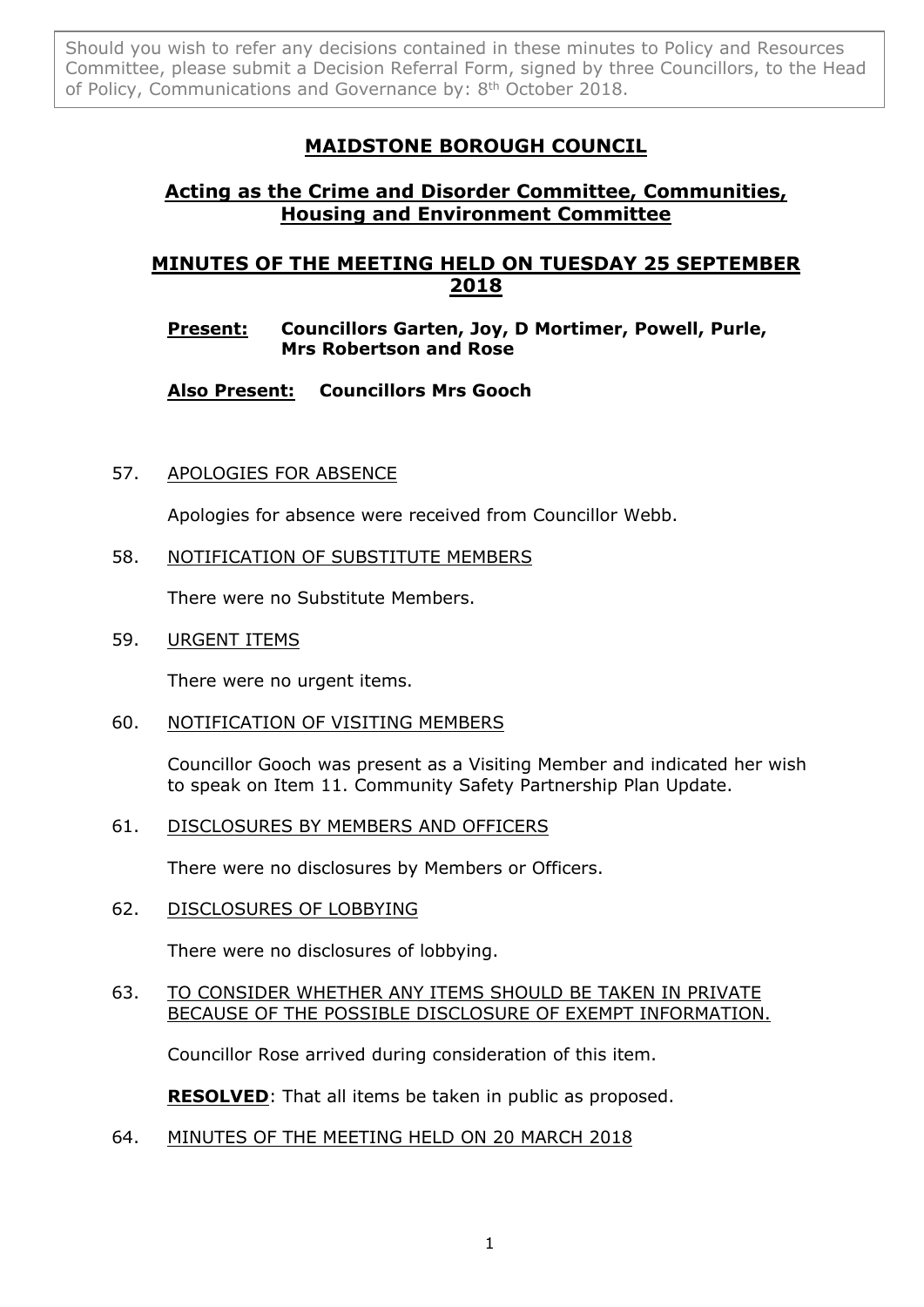**RESOLVED**: That the minutes of the meeting held on 20<sup>th</sup> March 2018 be approved as a correct record and signed.

#### 65. PRESENTATION OF PETITIONS (IF ANY)

There were no petitions.

#### 66. QUESTIONS AND ANSWER SESSION FOR MEMBERS OF THE PUBLIC (IF ANY)

There were no questions from members of the public.

#### 67. COMMUNITY SAFETY PARTNERSHIP PLAN UPDATE

Inspector Mark Hedges, Kent Police, and Ms Hema Birdi, Kent County Council Early Help Manager, gave a brief presentation. The presentation outlined the fundamental characteristics of a gang, the effectiveness of Criminal Behaviour Orders in dismantling the MS15 gang and the key aspects of work undertaken by the Multi-Agency Gangs Group (MAG).

The Committee considered the presentation and acknowledged the importance of social media as a tool for information sharing. Members recognised that proactive work was key to effective prevention, while young parents in particular would benefit from increased information sharing and advice. The Committee suggested that e-leaflets be made available through school websites to supplement previously distributed hard copies. To support this, coordinated social media activity would ensure that messages reached the widest possible audience. Furthermore, Councillors on school governing boards may be able to encourage schools to sign up to relevant campaigns and promote engagement with parents and young people.

The Committee raised concerns about the trends of knife crime, both nationally and locally. Officers responded that although knife crime had received substantial news coverage, the trends in Maidstone indicated that this had remained static locally. The impact of outward movement from London to areas such as Maidstone, in relation to knife crime, needed to be considered. However, partnership working ensured that anti-social behaviour was being identified more effectively.

Ms Kim Flain, from Change, Grow, Live (CGL), addressed the Committee on the subject of substance misuse and the links with homelessness. Ms Flain outlined the collaborative work that had been undertaken and the positive impact that CGL had made for individuals with substance misuse issues in Maidstone.

Mrs Alison Broom, Maidstone Borough Council Chief Executive, explained to the Committee that funding had been secured up to 2019/20 for project work that was specifically aimed to respond to rough sleeping issues. Consequently, recruitment was underway to expand the capacity for outreach work. The focus of this was to support individuals with complex needs to help them move into, and stay in, accommodation. It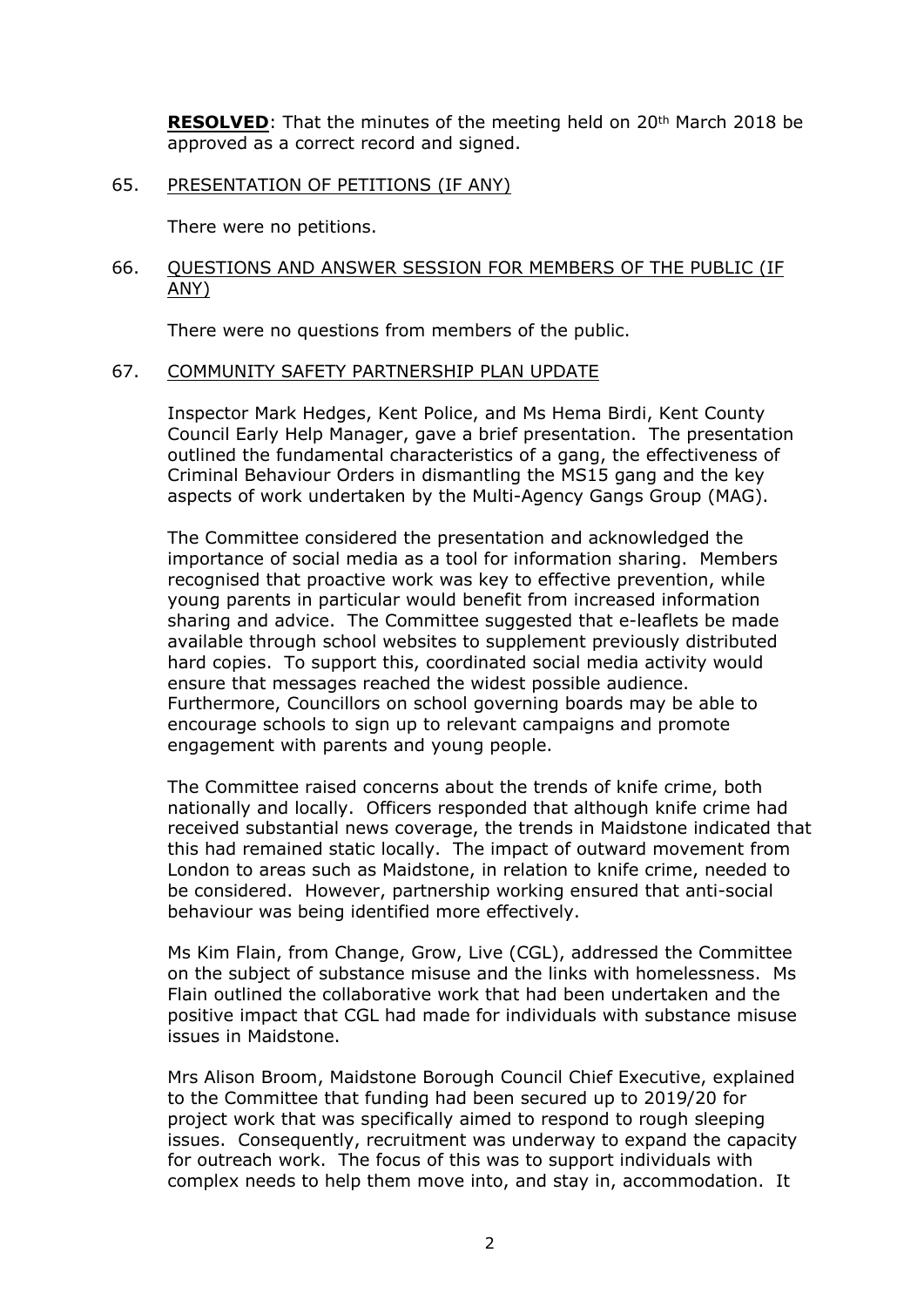was recognised that in the past, challenges had been experienced when securing housing, but that recently the ability to provide accommodation in Maidstone had improved.

The Committee acknowledged the complexity of working with the service users, as the nature of individual substance misuse impacted upon the support required. A key consideration of the work was therefore to maximise the effectiveness of the service by striking a balance between the quantity and quality of support available. As the work was designed to develop community resilience, in order to break a cyclical return to substance misuse, the long term success of the work was dependent upon the ability to commit resources over a sustained period of time. The longterm return on investment, in terms of both economic impact and achieving outcomes for individuals, was expected to be significant. Consequently, it was recognised that further financial support could be explored with the Kent Drug and Alcohol Partnership Board.

Mr Matt Roberts, Community Partnerships & Resilience Manager, introduced a presentation on Domestic Abuse and The White Ribbon Campaign. Mr Roberts highlighted the link between large sporting events and violent crime, and explained that occasions such as Christmas were expected to influence a rise in domestic violence. Mr Roberts explained that it was too soon to assess the impact of the recent White Ribbon Campaign, however, this would be evaluated at a later date.

The Committee acknowledged the effectiveness of recent engagement, which had raised awareness of The White Ribbon Campaign. Members also commented on the success of using fun activities to deal with serious issues. It was suggested that engagement with local television companies ahead of Christmas could be pursued.

Following a question from the Committee, Officers reiterated that violent crime was not solely male to female. All victims of violent crime, regardless of their age or gender, should be encouraged to report incidents, as this was key to preventing the escalation of issues.

In response to questions from the Committee, it was confirmed that the recent White Ribbon Campaign had focussed on the Town Centre, largely due to the work done alongside establishments that were showing the football World Cup on TV. However, a mapping exercise to understand the trends of violent crime across the county was underway to ensure that future campaigns were effectively targeted.

Finally, it was highlighted that multi-agency join-up had improved. One example of this, the Kent Safeguarding Children Board, meant that professionals were able to share knowledge and ensured that conversations regarding domestic violence were regularly taking place.

**RESOLVED**: That the following recommendations be made to the Safer Maidstone Partnership: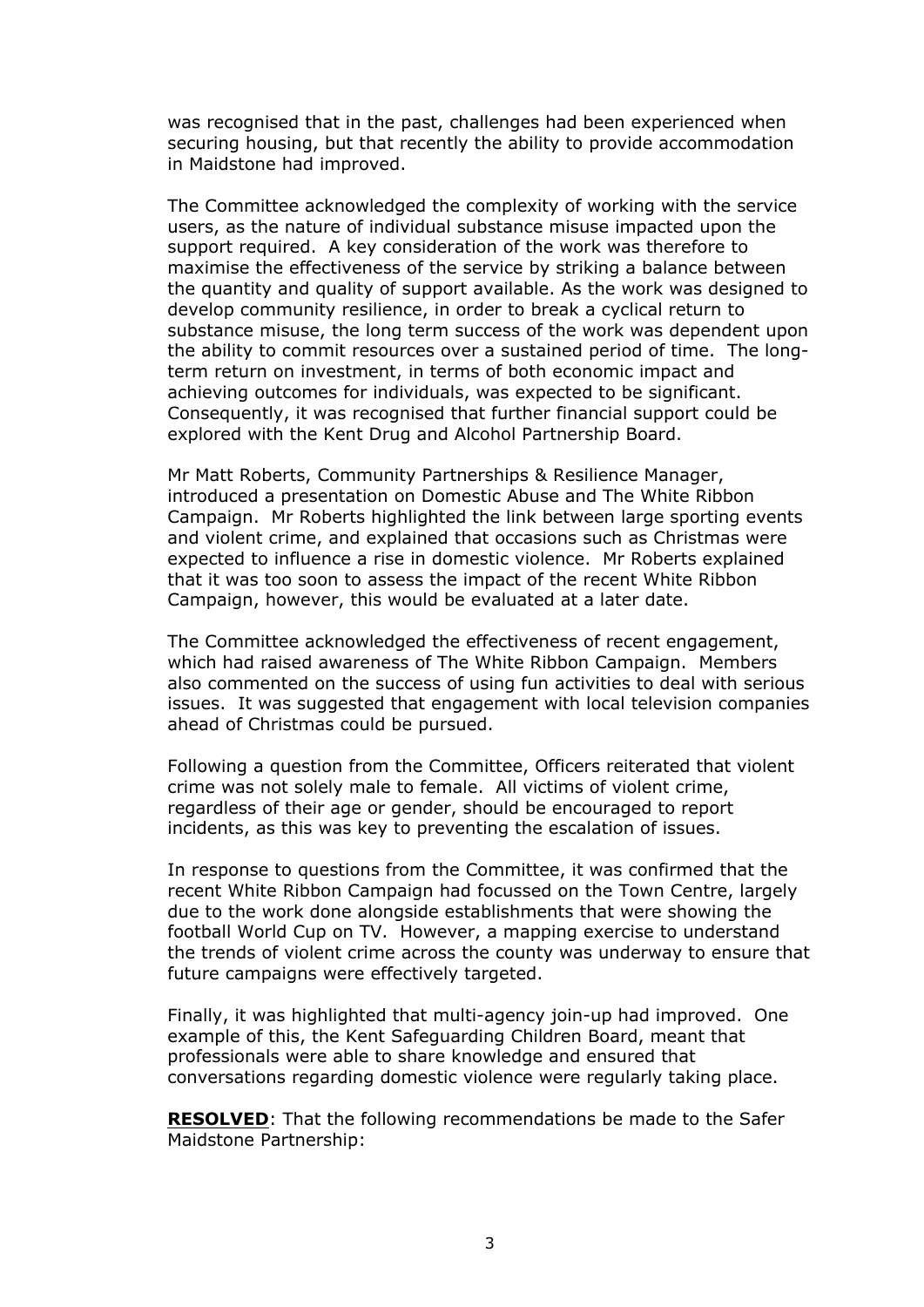- 1) That Officers pursue all available funding avenues with respect to substance misuse, including via the Kent Drug and Alcohol Partnership.
- 2) That advice is disseminated widely to parents, with respect to the Parent's Guide to Gangs and the support available to parents and grandparents, via social media and Councillors.
- 3) That specific attention be given to youth crime and violence in the Annual Strategic Assessment, including the impact of placements from London.
- 4) To consider delivering a presentation on organised crime at the next Maidstone Borough Council Crime and Disorder Overview and Scrutiny meeting.
- 5) To consider advice from Maidstone Borough Council Members and Officers regarding engagement to be undertaken with specific schools.

Voting: Unanimous

#### 68. PSPO: ONE YEAR ON

Mr Roberts introduced a report detailing the impact of the Public Spaces Protection Order (PSPO) in the Town Centre since its implementation. It was explained that the PSPOs had been effective in reducing anti-social behaviour, and that the "warning and informing" of residents ahead of PSPO introduction had made a significant impact. It was recognised, however, that anti-social behaviour may have been displaced rather than prevented in some instances. Mr Roberts also highlighted that the PSPO opened up the opportunity to use stronger powers to stop anti-social behaviour, if required.

In response to questions from the Committee, it was stated that partnership work was key to breaking the entrenched behaviours that the PSPO responded to. Officers stressed that while a PSPO was an effective tool, it was not the only solution, and that other routes such as treatment and support were also being explored. Finally, as the legislation was relatively new, it would take time for Police Officers to be trained on the use of PSPOs in Maidstone.

Officers explained that it had been challenging to coherently display statutory information on public signage, while no specific guidance had been provided regarding this. This problem was exacerbated when the signage was placed high up on lampposts.

Officers confirmed that the PSPO was effective for another two years. In this time, consideration would need to be given about whether to continue with the order as it currently stands, or whether to refocus the PSPO to tackle other unwanted behaviours.